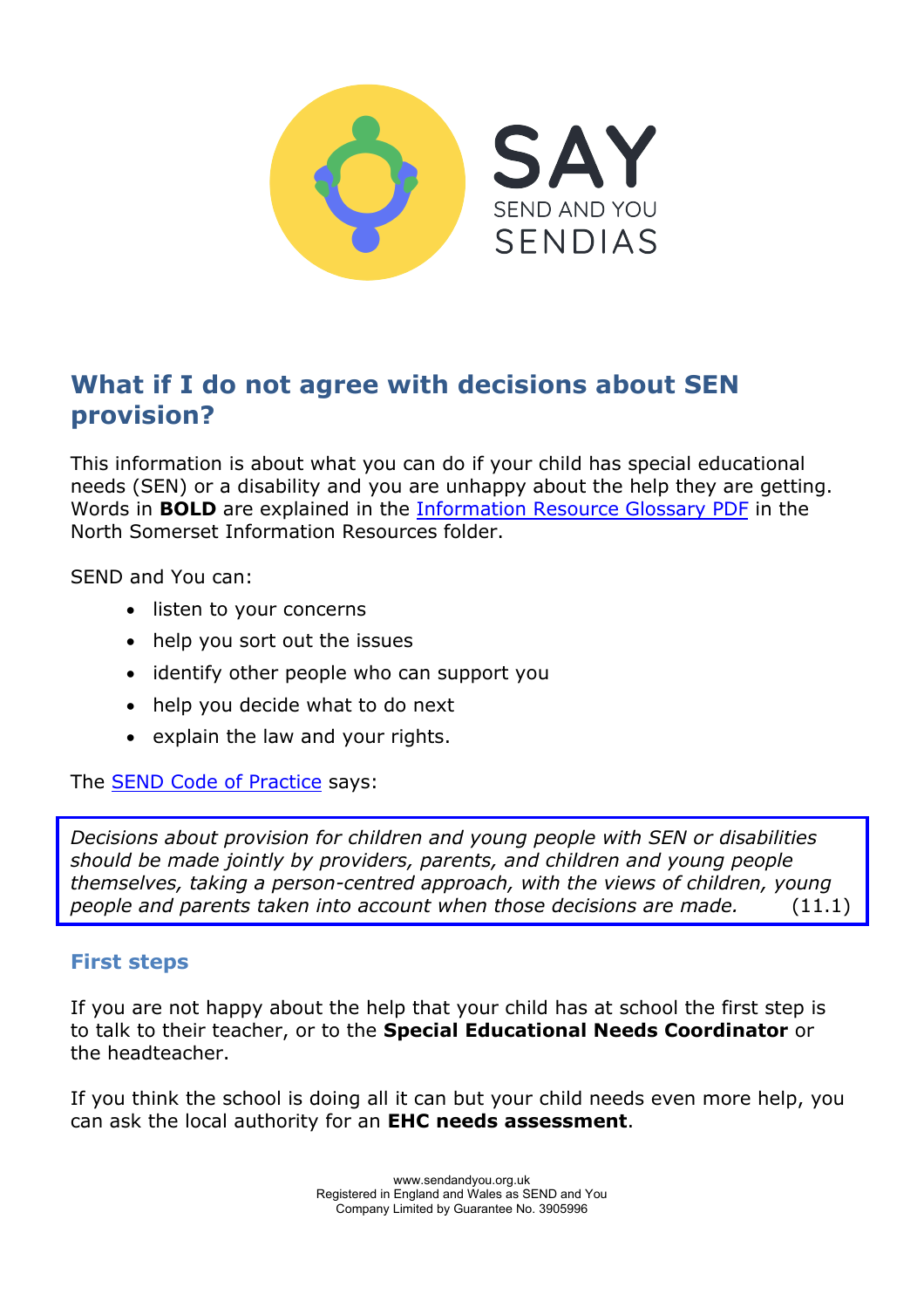If your child has an **Education, Health and Care plan** you can also contact the North Somerset team responsible for EHC plans [here.](mailto:Sen.team@n-somerset.gov.uk)

SEND and You can help you prepare for and attend a meeting. If you still have concerns we can help you decide what to do next.

### **What next?**

If you still have a problem you might be able to:

- seek some help to put your concerns forward
- make a complaint
- ask for independent disagreement resolution or mediation
- appeal against a decision.

SEND and You can tell you more about each of these and help you decide what to do.

# **Seeking help**

It might be helpful to ask a friend or relative to attend a meeting with you. It is a good idea to keep notes or have records of what the school has done and has told you.

SEND and You can give you impartial information and advice about possible ways forward.

SEND and You might also be able to offer you independent support, or tell you about local or national groups that provide information and advice.

#### **Making a complaint**

If you think that the school, college or North Somerset Council could do more, you can complain using their complaints procedure. They will send you a form if you ask for it. You will usually need to:

- have tried to resolve your complaint by speaking to the right people
- put your complaint in writing, using the word 'complaint'
- be clear about all the issues you want resolved
- state what you want to happen
- give a reasonable time by which you would like a response.

If you are not happy with the outcome of making a complaint or feel that it has not been dealt with properly SEND and You can give you information on what to do next.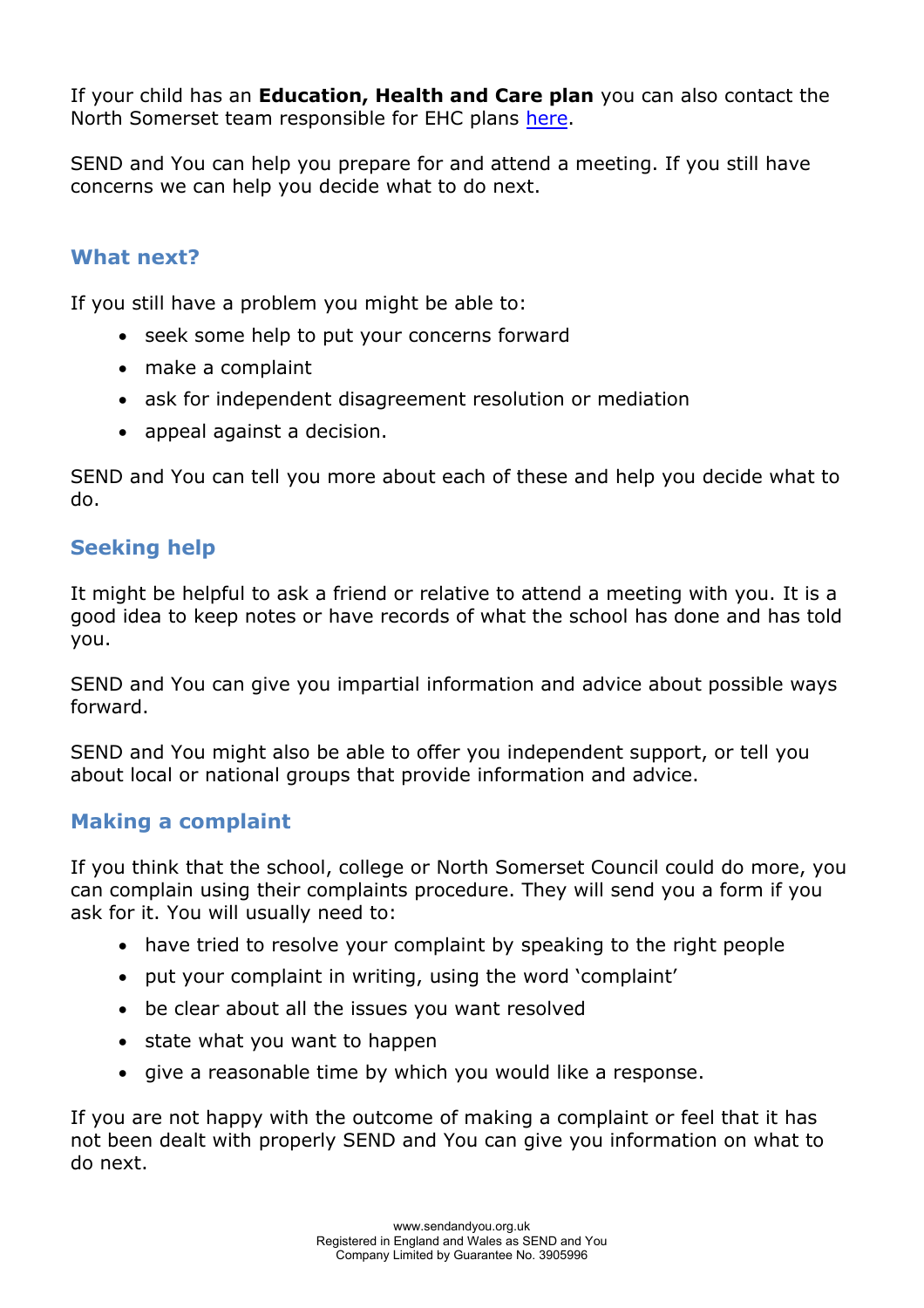You can find out more about complaints procedures in the [SEND Code of Practice](https://www.gov.uk/government/publications/send-code-of-practice-0-to-25) sections 11.2 and 11.67 to 11.111. If you want help to understand the different procedures, or advice on which to use, please contact SEND and You.

#### **Disagreement resolution**

Many disagreements can be sorted out by talking with the school, college, local authority, or, for health services, the Clinical Commissioning Group.

The [SEND Code of Practice](https://www.gov.uk/government/publications/send-code-of-practice-0-to-25) says:

*Decisions about provision for children and young people with SEN should be made as soon as possible. In most cases this will be achieved by early years providers, schools, colleges, local authorities and clinical commissioning groups (CCGs) working closely together and agreeing what should be provided with parents and young people.* (11.3)

Sometimes it can be difficult to reach agreement. SEND and You can help you by providing impartial information, advice and support.

The [SEND Code of Practice](https://www.gov.uk/government/publications/send-code-of-practice-0-to-25) says:

*Local authorities must make disagreement resolution services available to parents and young people. Use of the disagreement resolution services is voluntary and has to be with the agreement of all parties. The service, while commissioned by it, must be independent of the local authority – no-one who is directly employed by a local authority can provide disagreement resolution services.* (11.6)

Global Mediation is an independent service that will provide a trained mediator to facilitate a discussion. The purpose is to look for a way forward that all the parties accept. The service is free and confidential - and you can chose whether to use it. Global Mediation's contact details are on Page 5.

The disagreement resolution service is there to help resolve three kinds of disagreement between parents or young people and the organisations that are responsible for making provision for children and young people with special educational needs. These disagreements are about:

 how early years providers, schools and further education institutions carry out their duties for children and young people with SEN. For local authorities this includes keeping education and care provision under review, assessing needs and drawing up Education, Health and Care plans. For governing bodies and proprietors of schools it includes using their "best endeavours" to meet children and young people's SEN.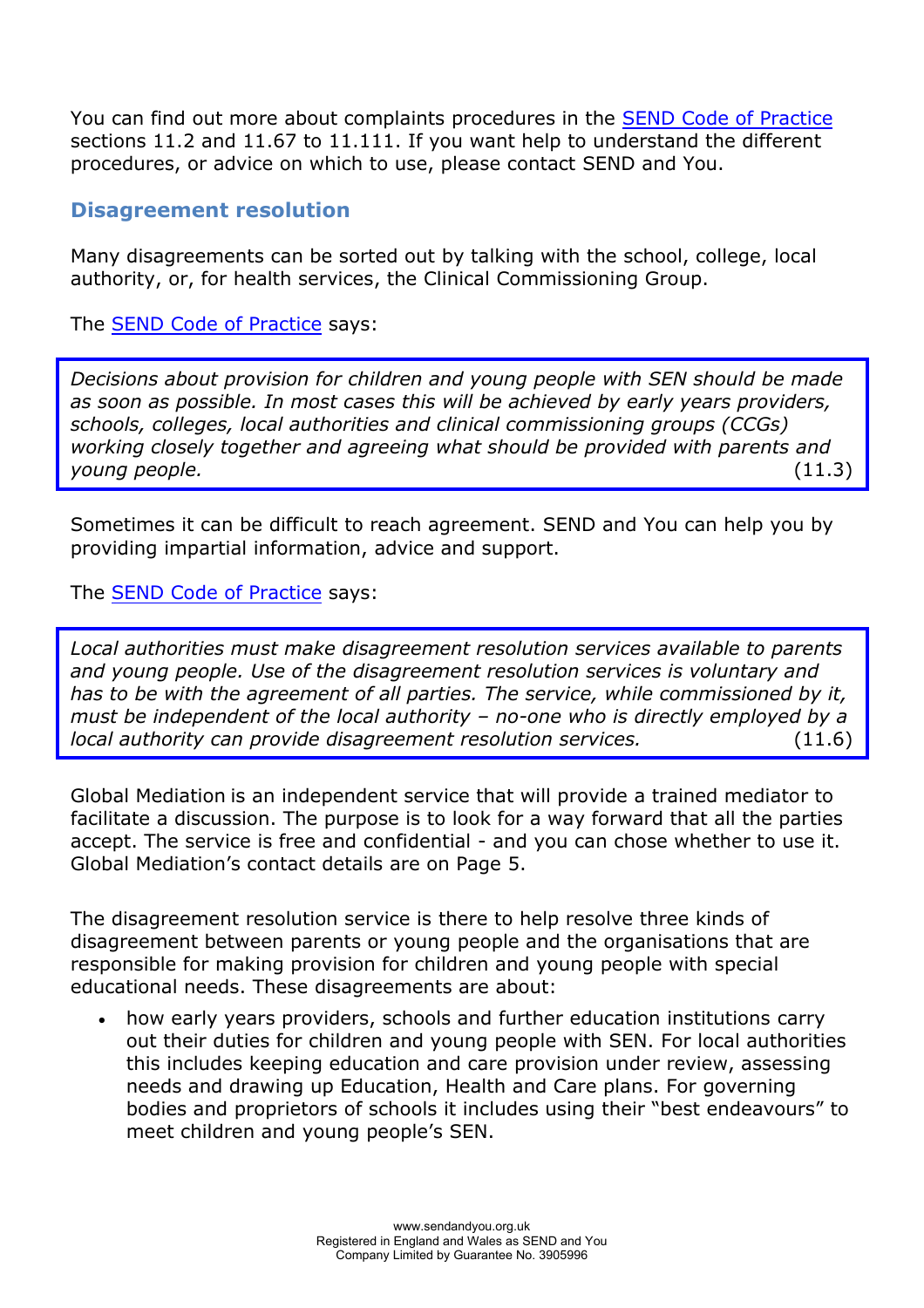- the special educational provision made for a child or young person by early years providers, schools or further education institutions. This includes children and young people receiving **SEN support** and those with EHC plans.
- health or social care provision when this is part of an **EHC needs assessment**, while EHC plans are being drawn up, reviewed or when children or young people are being reassessed.

Disagreement resolution services can also be used:

- during EHC needs assessments
- while EHC plans are drawn up
- while waiting for Tribunal appeals
- at review
- during reassessments.

SEND and You or Global Mediation can help you decide if independent disagreement resolution is the right way forward.

You can find out more about disagreement resolution services in the [SEND Code of](https://www.gov.uk/government/publications/send-code-of-practice-0-to-25) [Practice](https://www.gov.uk/government/publications/send-code-of-practice-0-to-25) sections 11.6 to 11.10.

# **Mediation**

Mediation is a type of disagreement resolution for disagreements that can be appealed to the Special Educational Needs and Disability Tribunal. The service is free and confidential.

The [SEND Code of Practice](https://www.gov.uk/government/publications/send-code-of-practice-0-to-25) says:

If parents and young people want it to, mediation can take place following *decisions by a local authority not to carry out an EHC needs assessment, not to draw up an EHC plan, after they receive a final EHC plan or amended plan, following a decision not to amend an EHC plan or a decision to cease to maintain an EHC plan.* (11.13)

If you wish to register an appeal with the **First Tier Tribunal (SEN and disability)** you first have to consider whether to enter mediation and obtain a certificate saying you have considered it. This is called **mediation advice**. If you decide not to go into mediation and tell the mediation adviser, they will send you a certificate within 3 working days and you can then register your appeal. You do not have to go into mediation if you do not want to – you only have to consider whether to or not.

Your local authority must tell you about mediation and who to contact for the initial advice when they send you their decision. You must contact the mediation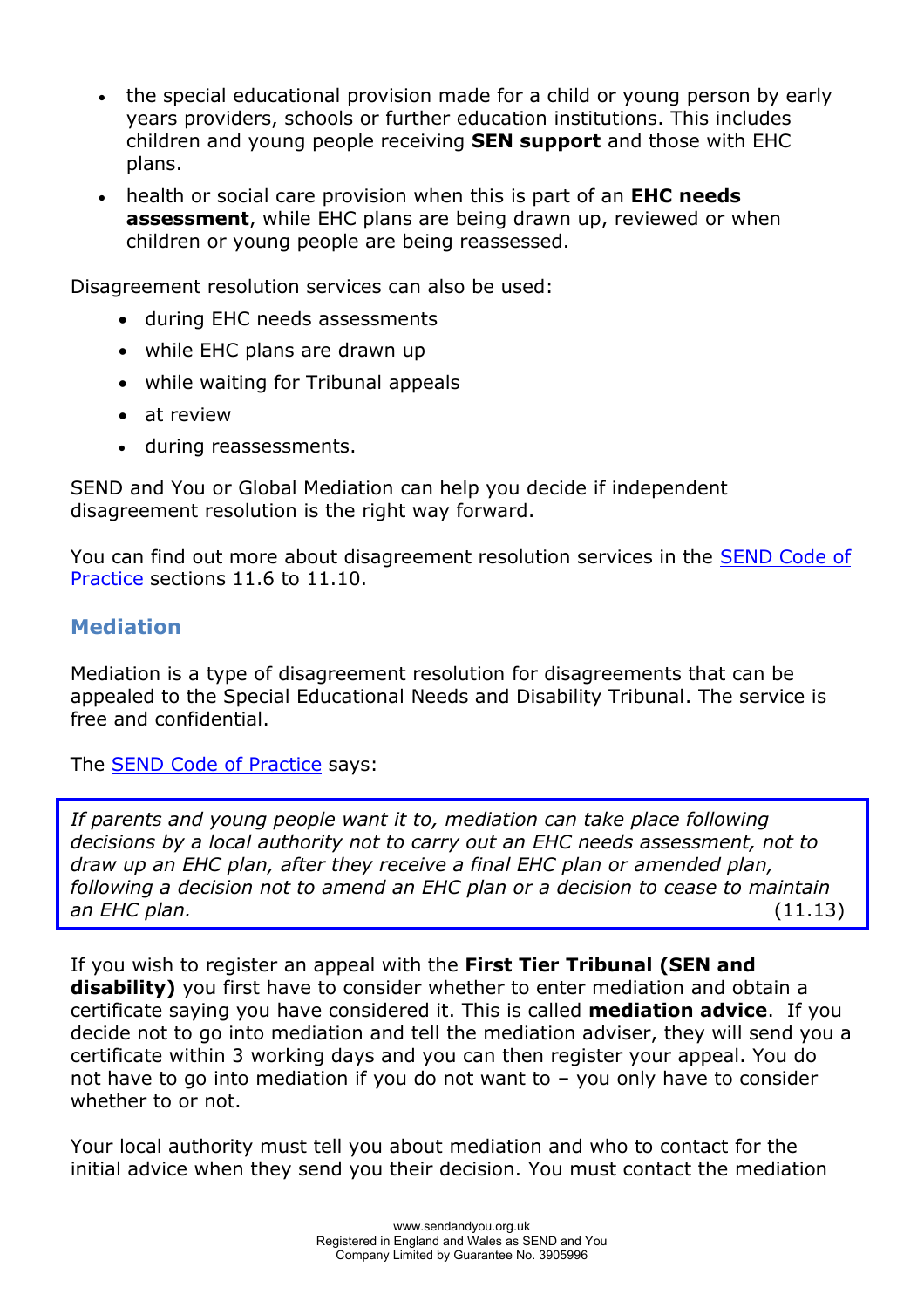adviser within two months of getting the decision. Your time limit for appealing to the Tribunal is two months from the date of that decision, or one month from the date of the mediation certificate, whichever is the later.

There is one exception to this rule. You can register an appeal without considering mediation first if the appeal is only about the name of the school, or college, named on the plan, the type of school or college specified in the plan or the fact that no school or other institution is named.

If you choose mediation the local authority (or Clinical Commissioning Group) must take part. The meeting will be arranged within 30 days.

An independent mediator runs the meeting. When the meeting has finished the mediator issues you with a certificate within 3 working days. You need this certificate if you still want to register an appeal with the First Tier Tribunal. Your time limit for appealing to the Tribunal is two months from the date of the decision you disagree with, or one month from the date of the mediation certificate, whichever is the later.

Mediators must be trained and accredited and are independent of the local authority and Clinical Commissioning Group.

If you go over the two-month deadline for considering mediation, or want to appeal without a certificate, the law says you can still approach the Tribunal to see if you can register your appeal.

Supportive Parents or Global Mediation can help you decide if mediation is the right way forward.

You can call Global Mediation on 0800 064 4488, email [sen@globalmediation.co.uk,](mailto:sen@globalmediation.co.uk) or find out more at <https://www.globalmediation.co.uk/>

You can learn more about mediation in the **SEND** Code of Practice sections 11.13 to 11.38.

#### **Do I have to choose between making a complaint, using disagreement resolution, appealing to the Tribunal and mediation?**

Usually you can follow more than one route. For example you can still make a complaint if you have already tried disagreement resolution. SEND and You can explain your rights and the different procedures.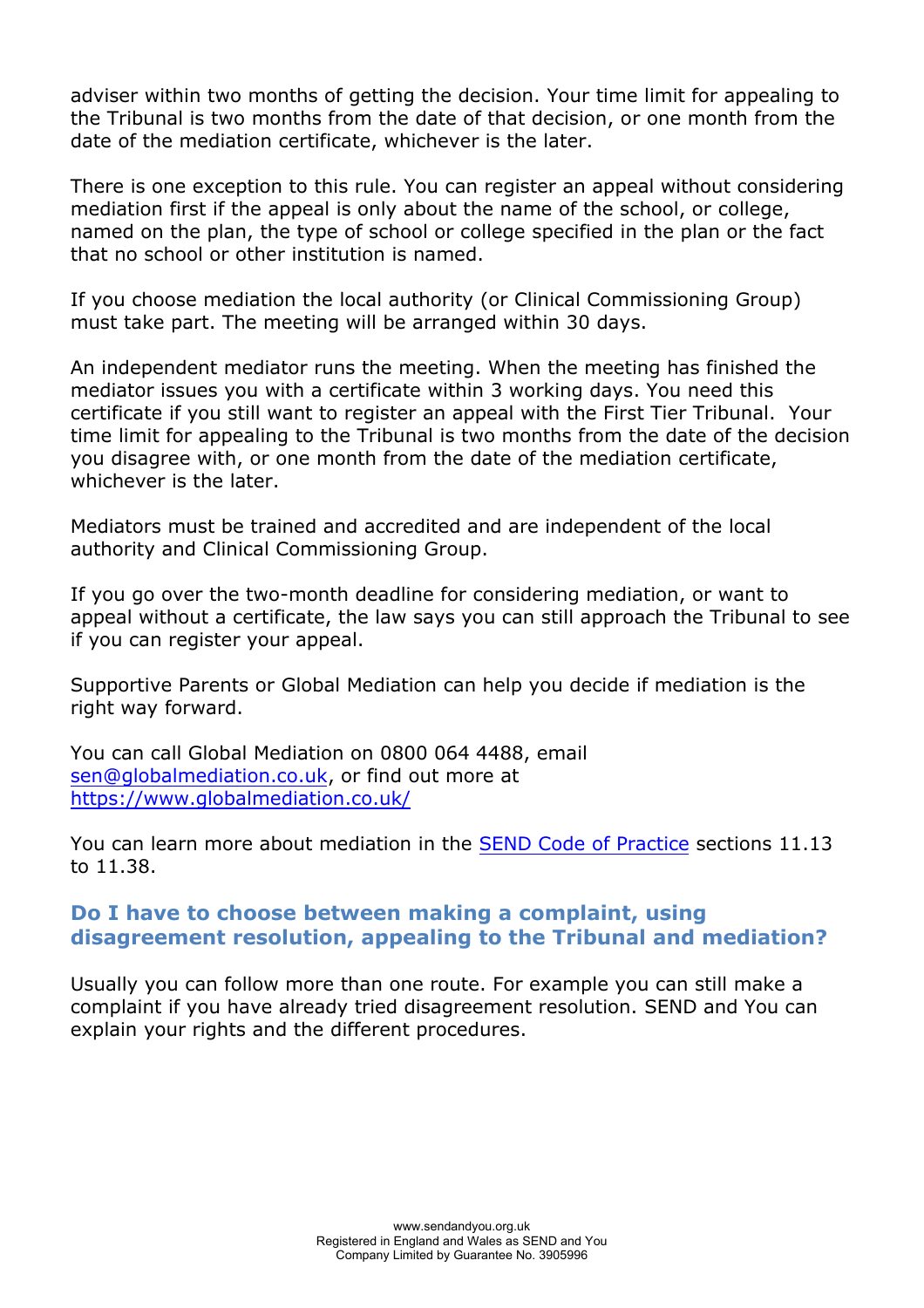# **Appeals**

The [SEND Code of Practice](https://www.gov.uk/government/publications/send-code-of-practice-0-to-25) says parents and young people can appeal to the Tribunal about:

- *a decision by a local authority not to carry out an EHC needs assessment or re-assessment*
- *a decision by a local authority that it is not necessary to issue an EHC plan following an assessment*
- the description of a child or young person's SEN specified in an *EHC plan*, *the special educational provision specified, the school or other institution or type of school or other institution (such as a mainstream school/college) specified in the plan or that no school or other institution is specified*
- *an amendment to these elements of the EHC plan*
- *a decision by a local authority not to amend an EHC plan following a review or re-assessment*
- *a decision by a local authority to cease to maintain an EHC plan*

 $(11.45)$ 

You can find out more about appeals to the Tribunal in the [SEND Code of Practice](https://www.gov.uk/government/publications/send-code-of-practice-0-to-25) sections 11.39 to 11.55.

SEND and You can explain the appeal process to you and provide impartial advice and support.

You can also appeal against a school exclusion, and again SEND and You can give you free, impartial and confidential information, advice and support.

# **Where can I get more information, advice or support?**

You can find out more about making a complaint about provision at your child's school on its website or by asking about its complaints procedure.

The **Local Offer,** published by the local authority, includes information about the arrangements for resolving disagreements and for mediation, and details about making complaints. It also tells you about your right to appeal to the Tribunal. You can find the North Somerset Local Offe[r here.](https://nsod.n-somerset.gov.uk/kb5/northsomerset/directory/localoffer.page?localofferchannel=0)

Chapter 11 of the **[SEND Code of Practice](https://www.gov.uk/government/publications/send-code-of-practice-0-to-25) includes a lot more information about** complaints procedures, disagreement resolution, mediation advice and mediation.

SEND and You can give you: